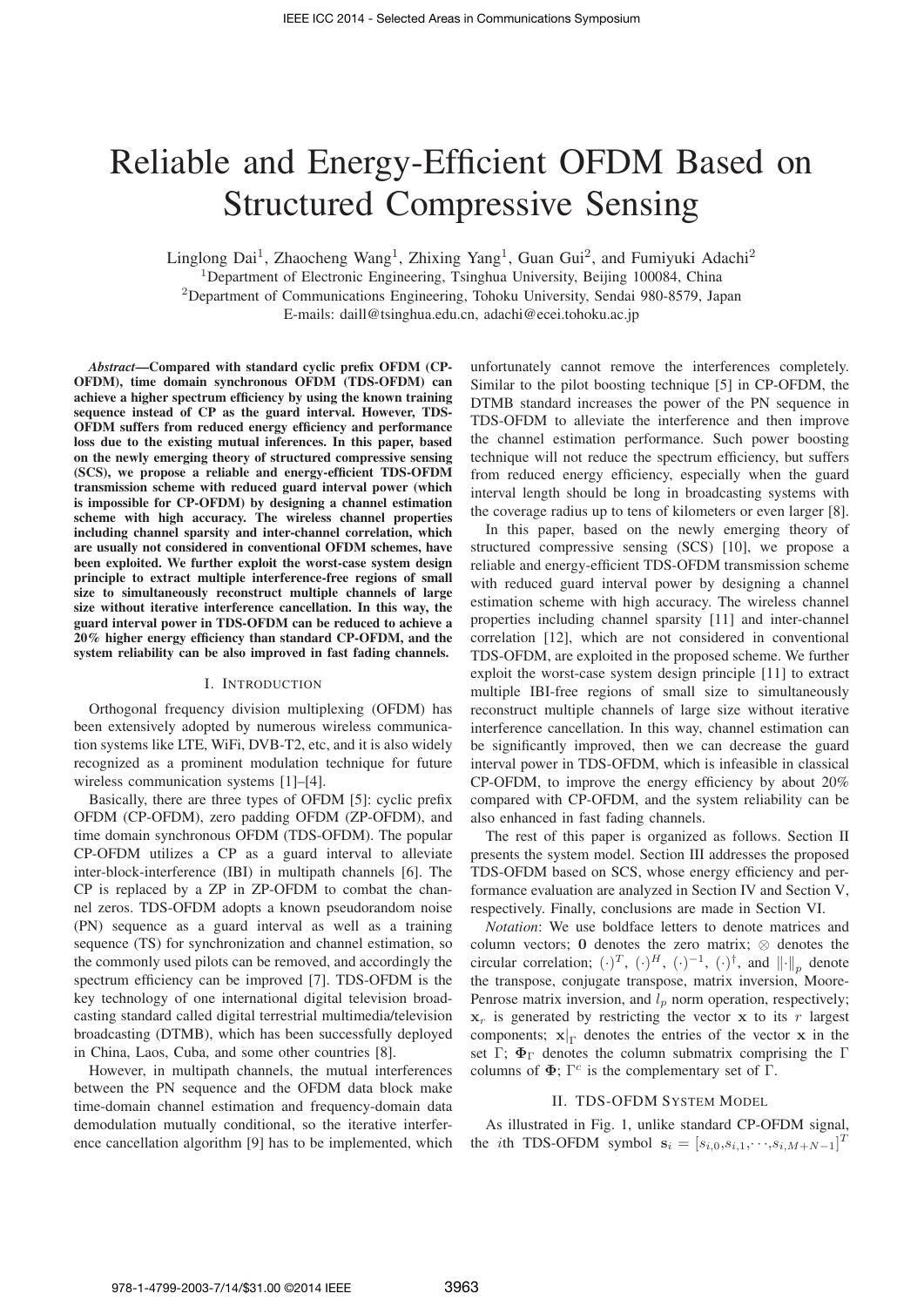is composed of the time-domain known PN sequence  $c_i$  =  $[c_{i,0}, c_{i,1}, \cdots, c_{i,M-1}]^T$  of length *M* and the OFDM data<br>block  $\mathbf{x}_i = [x_{i,0}, x_{i,1}, \cdots, x_{i,N-1}]^T$  of length *N* and no block  $\mathbf{x}_i = [x_{i,0}, x_{i,1}, \cdots, x_{i,N-1}]^T$  of length *N*, and no<br>pilots are used in the corresponding frequency-domain OFDM pilots are used in the corresponding frequency-domain OFDM data  $\tilde{\mathbf{x}}_i = \mathbf{F}_N \mathbf{x}_i$  for channel estimation [8].



Fig. 1. TDS-OFDM signal structure and the mutual interferences between the PN sequence and the OFDM data block in multipath channels.

The key principle of TDS-OFDM is that, with the perfect channel information, the contribution of the PN sequence can be completely subtracted from the received OFDM data block in multipath channels due to PN is known to the receiver, and then the received TDS-OFDM symbol is essentially equivalent to a ZP-OFDM symbol [5], which could be easily converted to a standard CP-OFDM symbol by the simple overlap and add (OLA) scheme [13] to facilitate low-complexity channel equalization. Thus, TDS-OFDM heavily relies on accurate channel estimation based on the time-domain received PN sequence  $\mathbf{d}_i = [d_{i,0}, d_{i,1}, \cdots, d_{i,M-1}]^T$  denoted by

$$
\mathbf{d}_i = \mathbf{\Psi}_i \mathbf{h}_i + \mathbf{v}_i,\tag{1}
$$

where  $\mathbf{h}_i = [h_{i,0}, h_{i,1}, \cdots, h_{i,L-1}]^T$  is the channel impulse<br>response (CIR) of length L during the *i*th TDS-OEDM symbol response (CIR) of length *L* during the *i*th TDS-OFDM symbol,

| $\Psi_i =$ | $c_{i,0}$<br>$c_{i,1}$<br>$c_{i,2}$ | $x_{i-1,N-1}$<br>$c_{i,0}$<br>$c_{i,1}$ | $x_{i-1,N-2}$<br>$x_{i-1,N-1}$<br>$c_{i,0}$ | $\cdots$<br>.<br>. | $x_{i-1,N-L+1}$<br>$x_{i-1,N-L+2}$<br>$x_{i-1,N-L+3}$ |
|------------|-------------------------------------|-----------------------------------------|---------------------------------------------|--------------------|-------------------------------------------------------|
|            | $c_{i,L-1}$                         | $c_{i,L-2}$                             | $c_{i,L-3}$                                 | ٠.,<br>.           | $c_{i,0}$                                             |
|            | $c_{i,L}$                           | $c_{i,L-1}$                             | $c_{i,L-2}$                                 | $\cdot$ $\cdot$    | $c_{i,1}$                                             |
|            | $c_{i,M-1}$                         | $c_{i,M-2}$                             | $c_{i,M-3}$                                 |                    | $c_{i,M-L}$                                           |

and  $v_i$  is the additive white Gaussian noise (AWGN) vector subject to the distribution  $\mathcal{CN}(\mathbf{0}, \mathbf{I}_M \sigma^2)$ .

It is clear from Fig. 1 and Eq. (1) that the received PN sequence  $\mathbf{d}_i$  is contaminated by the last  $L-1$  samples of the previous OFDM data block **<sup>x</sup>**<sup>i</sup>−<sup>1</sup>. Such interference can not be easily removed, and degrades the channel estimation accuracy. One simple yet efficient solution is the dual PN padding OFDM (DPN-OFDM) scheme [14], whereby two repeated PN sequences are used in every TDS-OFDM symbol to avoid the interference from the OFDM data block to the second PN sequence. However, the extra PN sequence obviously decreases the spectrum efficiency. Another solution to alleviate such interference is to increase the power of the PN sequence for more reliable channel estimation, e.g., the amplitude factor  $\alpha = \sqrt{2}$  is specified by DTMB standard [15], which means the PN sequence has a 3 dB higher power than the OFDM data block. However, power boosting of the guard interval



Fig. 2. Comparison of the guard interval power: (a) No power boosting in CP-OFDM; (b) Boosted power in conventional TDS-OFDM with iterative interference cancellation; (c) Decreased power in the proposed TDS-OFDM based on SCS.

reduces the energy efficiency of TDS-OFDM, especially when the guard interval length should be large for broadcasting systems with large coverage [8]. This motivates us to hold or even decrease the power of the PN sequence to achieve a significantly improved energy efficiency by designing a novel channel estimation scheme with high accuracy, which is the topic of the following section.

## III. TDS-OFDM BASED ON STRUCTURED COMPRESSIVE SENSING

As shown in Fig. 2, in this section we propose a reliable and energy-efficient TDS-OFDM transmission scheme with reduced guard interval power based on the theory of SCS. The corresponding analysis of the performance bound and the computational complexity are also provided.

#### *A. Channel Sparsity and Inter-Channel Correlation*

Numerous theoretical analyses and experimental results have confirmed that the wireless channels are sparse in nature, especially in broadband wireless communications [16], [17]. More specifically, the CIR  $\mathbf{h}_i = [h_{i,0}, h_{i,1}, \dots, h_{i,L-1}]^T$ <br>comprising of *S<sub>i</sub>* resolvable propagation paths can be modeled comprising of *S*<sup>i</sup> resolvable propagation paths can be modeled as

$$
h_{i,n} = \sum_{l=0}^{S_i - 1} \alpha_{i,l} \delta[n - \tau_{i,l}], 0 \le n \le L - 1,
$$
 (2)

where  $\alpha_{i,l}$  is the gain of the *l*th path,  $\tau_{i,l}$  is the delay of the *l*th path normalized to the sampling period at the receiver, and the path delay set  $D_i$  is defined as  $D_i = {\tau_{i,0}, \tau_{i,1}, \cdots, \tau_{i,S_i-1}}$ . Channel sparsity means  $S_i \ll L$ .

Moreover, time-varying wireless channel has the property of inter-channel correlation due to the fact that the path delays vary much slower than the path gains [12], e.g., even if the path gains are varying significantly from one symbol to the next symbol, the path delays during several successive TDS-OFDM symbols typically remain unchanged. The reason is that, the coherence time of the fast time-varying path gains is inversely proportionally to the system's working carrier frequency, while the path delay variation is inversely proportionally to the signal bandwidth [12], and usually the signal bandwidth is much

*,*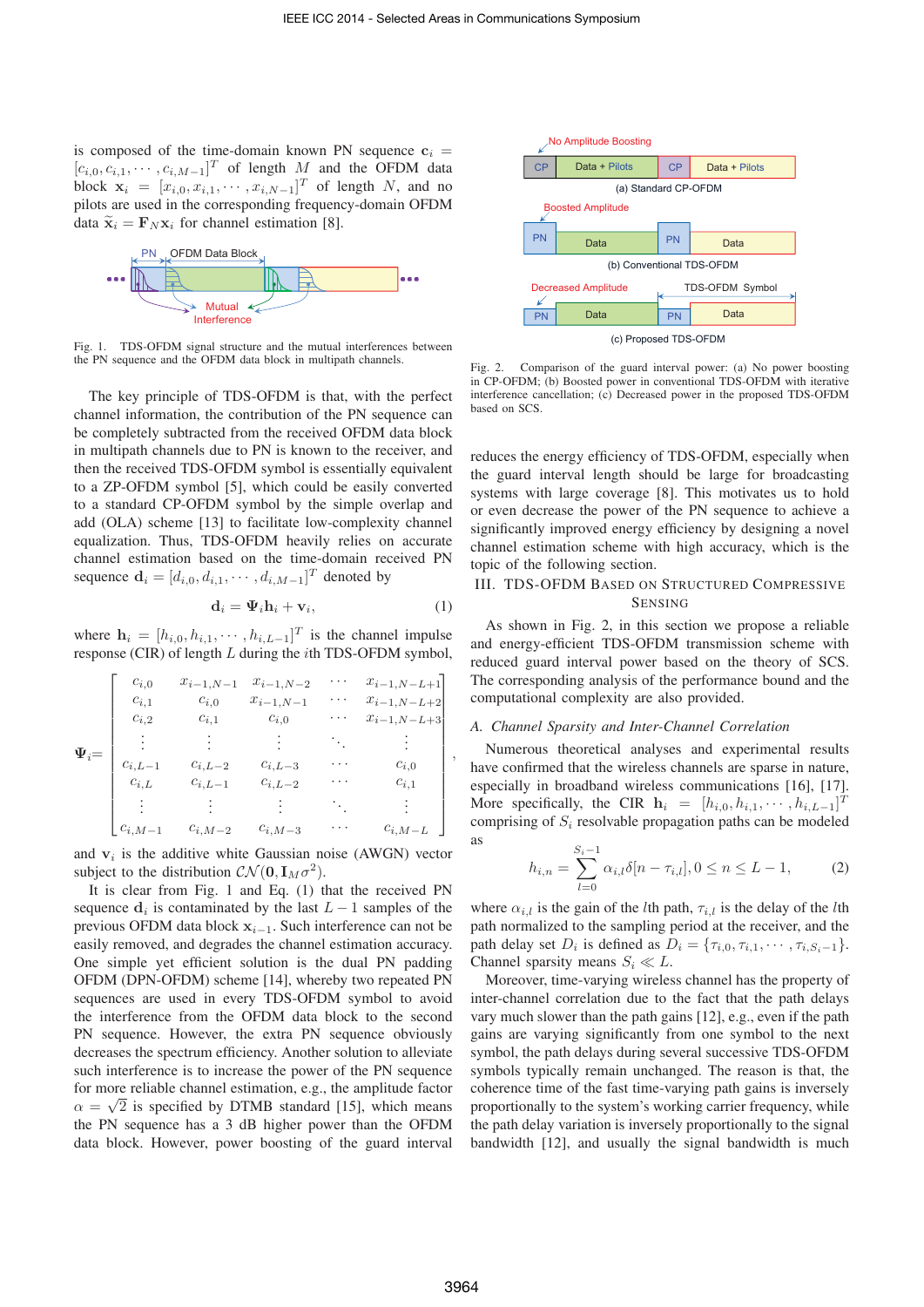

Fig. 3. IBI-free region of the received PN sequence in TDS-OFDM.

smaller than the carrier frequency. More specifically, the CIR column vectors in *R* consecutive TDS-OFDM symbols can be assumed to share the same sparsity pattern [10], i.e.,

$$
\begin{cases}\nS_i = S_{i+1} = \dots = S_{i+R-1} = S, \\
D_i = D_{i+1} = \dots = D_{i+R-1} = D, \\
\tau_{i,l} = \tau_{i+1,l} = \dots = \tau_{i+R-1,l} = \tau_l,\n\end{cases} (3)
$$

where  $0 \leq l \leq S-1$ . We then define

$$
\mathbf{H} = \left[\mathbf{h}_i, \mathbf{h}_{i+1}, \cdots, \mathbf{h}_{i+R-1}\right],\tag{4}
$$

which is said to be jointly *S*-sparse, i.e., **H** has *S* nonzero rows with indices *D* in (3).

We will exploit these channel properties, which are not considered in conventional TDS-OFDM systems, to realize accurate channel estimation.

## *B. IBI-Free Region in TDS-OFDM*

In conventional TDS-OFDM, channel estimation relies on the entire received PN sequence  $\mathbf{d}_i$  in (1), which is contaminated by the previous OFDM data block  $\mathbf{x}_{i-1}$ , and reduced channel estimation performance is unavoidable. On the other hand, the worst-case system design principle indicates that the channel length is not larger than the guard interval length in the worst case. Therefore, the actual channel length in most practical scenarios is usually smaller or even much smaller than the guard interval length [1], [11], and then there exists an IBI-free region  $\mathbf{y}_i = [d_{i,L-1}, d_{i,L}, \cdots, d_{i,M-1}]^T$  of small<br>size  $G = M - L + 1$  within the last part of the received PN size  $G = M - L + 1$  within the last part of the received PN sequence, and this IBI-free region not affected by interference:

$$
\mathbf{y}_i = \mathbf{\Phi}_i \mathbf{h}_i + \mathbf{n}_i, \tag{5}
$$

where  $n_i$  is the AWGN with distribution  $\mathcal{CN}(\mathbf{0}, \sigma^2 \mathbf{I}_G)$ , and

$$
\Phi_{i} = \begin{bmatrix} c_{i,L-1} & c_{i,L-2} & c_{i,L-3} & \cdots & c_{i,0} \\ c_{i,L} & c_{i,L-1} & c_{i,L-2} & \cdots & c_{i,1} \\ \vdots & \vdots & \vdots & \vdots & \vdots \\ c_{i,M-1} & c_{i,M-2} & c_{i,M-3} & \cdots & c_{i,M-L} \end{bmatrix}_{G \times L}
$$
(6)

corresponds to the last *G* rows of the matrix  $\Psi_i$  in (1). Considering the IBI-free regions of *R* consecutive TDS-OFDM symbols using the same PN sequences (i.e.,  $\mathbf{c}_i = \mathbf{c}_{i+1} = \cdots = \mathbf{c}$ , which leads to  $\Phi_i = \Phi_{i+1} = \cdots = \Phi$ ), we have

$$
\mathbf{Y} = [\mathbf{y}_i, \mathbf{y}_{i+1}, \cdots, \mathbf{y}_{i+R-1}]_{G \times R} = \mathbf{\Phi} \mathbf{H} + \mathbf{N}, \qquad (7)
$$

where  $N = [\mathbf{n}_i, \mathbf{n}_{i+1}, \cdots, \mathbf{n}_{i+R-1}]_{G \times R}$ .

Although the IBI-free region is not contaminated by the previous OFDM data block, its size *G* is smaller or even much smaller than the channel length *L*, so it is impossible to solve the underdetermined problem (7) under the framework of linear processing. However, the considered mathematical model (7) complies with the newly developed theory of SCS [10], which is an extension of the standard CS theory [18], [19], for efficiently solving the underdetermined problem by exploiting the signal sparsity nature as well as the signal structure. According to the SCS theory, the jointly sparse multiple channels within **H** can be simultaneously reconstructed by solving the following nonlinear optimization problem [10]:

$$
\widehat{\mathbf{H}} = \arg\min_{\mathbf{H} \in \mathbf{C}^{L \times R}} \|\mathbf{H}\|_{p,q}, \text{ subject to } \mathbf{Y} = \mathbf{\Phi}\mathbf{H}, \quad (8)
$$

where  $\|\mathbf{H}\|_{p,q}$  denotes the  $l_{p,q}$  norm of the matrix **H**. Typically an  $l_{2,0}$  norm is used [10].

## *C. TDS-OFDM Channel Estimation Based on SCS*

This section proposes a reliable yet low-complexity channel estimation scheme by utilizing the well-known signal reconstruction algorithm called as simultaneous orthogonal matching pursuit (SOMP) [20] and the specific signal structure of TDS-OFDM.

*1) Correlation Based Channel Priori Acquisition:* Relying on the good auto-correlation properties of the PN sequence, without interference removal, the received contaminated PN sequence is directly correlated with the local known PN sequence to generate a first rough channel estimate  $h_i$ :

$$
\overline{\mathbf{h}}_i = \frac{1}{M} \mathbf{c}_i \otimes \mathbf{d}_i = \mathbf{h}_i + \mathbf{u}_i, \tag{9}
$$

where  $\mathbf{u}_i$  denotes the interference effect caused by the previous OFDM data block as well as the AWGN. The good autocorrelation properties of the PN sequence ensure that the main characteristics of the channel, especially the time delays of significant paths, can be preserved.

Based on the rough channel estimates  $\overline{\mathbf{h}}_i$  during several consecutive TDS-OFDM symbols, the number of observation vectors *R* needed to generate the observation matrix **Y** in (7) can be determined by checking the locations of the most significant taps within the rough estimates. Then, the path gains in  $\overline{\mathbf{h}}_i$  are discarded, and the initial partial support of the jointly sparse channels could be approximated by

$$
D_0 = \{l : \frac{1}{R} \sum_{j=i}^{i+R-1} |\overline{h}_{j.l}|^2 \ge p_{th}\}_{l=0}^{L-1},\tag{10}
$$

where  $p_{th}$  is a power threshold used to determine the main paths, which can be configured according to [21], and  $S_0 =$  $||D_0||_0$  is the initial channel sparsity level. Then, the channel length can be also determined so that the IBI-free region can be selected accordingly.

*2) Adaptive SOMP Based Joint Sparsity Pattern Recovery:* Based on the basic principle of well-known sparse signla recovery algorithm SOMP [20], we propose the adaptive SOMP (A-SOMP) algorithm, which is adaptive to variable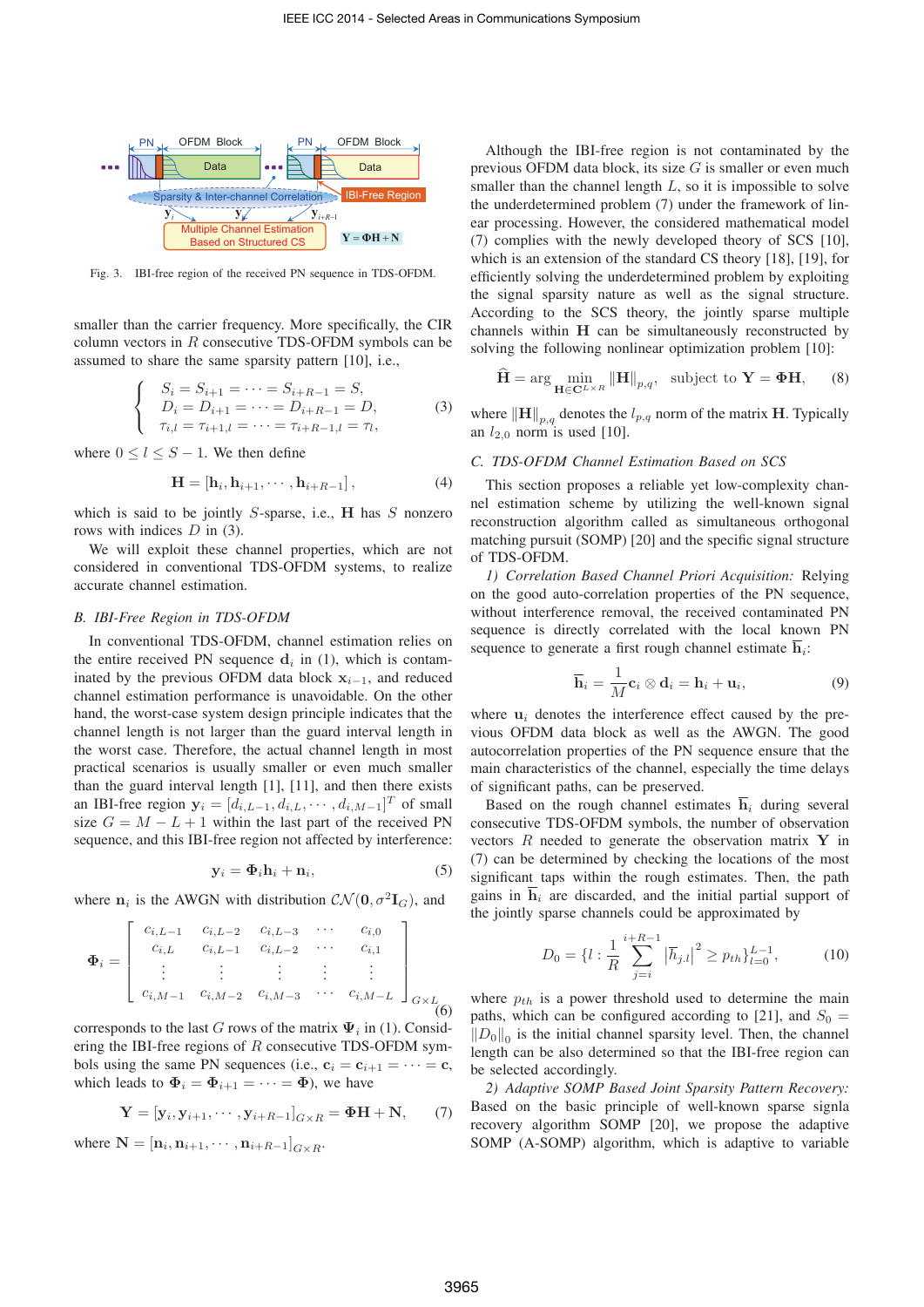**Input**: 1) Initial partial support  $D_0$ , initial channel sparsity level  $S_0$ , channel sparsity level  $S$ ; 2) Noisy measurements **Y**, observation matrix **Φ**. **Output:** *S*-sparse estimate **H** containing multiple CIRs.<br> $\Omega \leftarrow D_0$ ;  $\Omega \leftarrow D_0;$ <br> $k \leftarrow S_0;$  $\left.\hat{\mathbf{H}}_k\right|_{\Omega}^{\omega_0}$   $\leftarrow$   $\mathbf{\Phi}^{\dagger}_{\Omega}\mathbf{Y};$  $\mathbf{R} \leftarrow \mathbf{Y} - \mathbf{\Phi} \, \widehat{\mathbf{H}}_k \bigg|_{\Omega};$ while  $k \leq S$  do  $k \leftarrow \overline{k} + 1;$  $\mathbf{E} \leftarrow \mathbf{\Phi}^H \mathbf{R}$ ;  $\Gamma \leftarrow \arg \max_{k} \sum_{j} |e_{k,j}|;$  $\left.\frac{\hat{\mathbf{H}}_k}{\hat{\mathbf{H}}_k}\right|_{\Omega}\leftarrow \mathbf{\Phi}^{\dagger}_{\Omega}\mathbf{Y}, \left.\mathbf{\widehat{H}}_k\right|_{\Omega^c}\leftarrow \mathbf{0};$  $\mathbf{R} \leftarrow \mathbf{Y} - \mathbf{\Phi} \widehat{\mathbf{H}}_k;$ end  $\hat{\mathbf{H}} \leftarrow \hat{\mathbf{H}}_k;$ 



channel conditions, and exploits the channel priori to reduce the complexity. The pseudocode of the proposed A-SOMP algorithm is summarized in Algorithm 1, which differs from SOMP [20] in the following three aspects:

- 1) Number of iterations. Since the partial support is already known, A-SOMP only executes  $S - S_0$  iterations instead of *S* iterations in SOMP.
- 2) Initialization. Since the initial support is known, the initial residual signal  $\mathbf{R} \leftarrow \mathbf{Y} - \mathbf{\Phi} \hat{\mathbf{H}}_k \bigg|_{\Omega}$  is used to replace its counterpart  $\mathbf{R} \leftarrow \mathbf{0}$  in SOMP, whereby  $\Phi_{\Omega}^{\dagger} \mathbf{Y}$ is the initial estimate of channel matrix **Y**.
- 3) Adaptation. A-SOMP is adaptive to the channel sparsity level, the number of observation vectors, as well as the number of iterations.

After  $\hat{H}$  has been obtained by the proposed A-SOMP algorithm, again the path gains within  $\hat{H}$  are discarded, and the path delays of the nonzero taps are estimated by the support of **<sup>H</sup>** as follows

$$
\widehat{D} = \text{supp}\{\widehat{\mathbf{H}}\}.
$$
 (11)

Note that  $S - S_0$  instead of *S* iterations are carried out by the proposed A-SOMP algorithm, so it reduces the complexity of SOMP by a factor of *S*0*/S*. For example, the complexity is reduced by about 66.67% if four out of six channel path delays have been obtained by the channel priori acquisition step.

*3) ML Based Path Gain Estimation:* After the path delays have been obtained, the signal model (7) is simplified to

$$
\mathbf{y}_i = \mathbf{\Phi}_{\widehat{D}} \mathbf{h}_{iS} + \mathbf{n}_i, \tag{12}
$$

where  $h_{iS}$  is generated by restricting the vector  $h_i$  to its *S* largest components, and  $\Phi_{\hat{D}}$  is the submatrix comprising the  $\hat{D}$  columns of  $\Phi$ . It is clear from (14) that there remains only *S* instead of  $L$  ( $S < G \ll L$ ) unknown nonzero path gains

in the CIR vector  $\mathbf{h}_i$ , which can be estimated by solving an over-determined equation under the ML criterion:

$$
\widehat{\mathbf{h}}_{iS} = \mathbf{\Phi}_{\widehat{D}}^{\dagger} \mathbf{y}_i = \left(\mathbf{\Phi}_{\widehat{D}}^H \mathbf{\Phi}_{\widehat{D}}\right)^{-1} \mathbf{\Phi}_{\widehat{D}}^H \mathbf{y}_i.
$$
 (13)

Finally, the path delay and path gain estimates form the complete CIR estimate as  $\hat{\mathbf{h}}_i \Big|_{\hat{D}} = \hat{\mathbf{h}}_{iS}$ .

Similar operations (13) could be carried out to obtain the estimates of the remaining  $R - 1$  CIR vectors to finally accomplish the simultaneous multi-channel reconstruction.

## *D. Performance Bound Analysis*

For performance evaluation, we have derived the theoretical Cramér-Rao lower bound (CRLB) of the proposed channel estimation scheme based on SCS as

$$
\text{CRLB} = \mathbf{E} \left\{ \left\| \widehat{\mathbf{h}}_S - \mathbf{h}_S \right\|_2 \right\} = \frac{S\sigma^2}{G}.
$$
 (14)

Compared with conventional TDS-OFDM with iterative interference cancellation, whose best mean square error (MSE) performance is  $\sigma^2$  (the noise level) if mutual interferences can be completely removed, the proposed scheme achieves a much better MSE performance, since *S* is smaller or even much smaller than  $G$ , i.e.,  $S < G$ .

#### *E. Computational Complexity*

The computational complexity of the proposed scheme in terms of the required number of complex multiplications is  $\mathcal{O}(RM + (S - S_0)RG(L + S^2) + RGS^2)$  for *R* consecutive TDS-OFDM symbols. As  $S \ll L \leq M$ , the proposed channel estimation scheme based on SCS has the linear computational complexity of  $\mathcal{O}((S - S_0)RGL)$ , which is affordable for modern receivers.

#### IV. ENERGY EFFICIENCY

The energy efficiency of practical OFDM systems is

$$
\eta_0 = \frac{N_{\text{data}}}{N_{\text{data}} + \beta^2 N_{\text{pilot}}} \times \frac{N}{N + \alpha^2 M} \times 100\%,\qquad(15)
$$

where  $\beta$  and  $\alpha$  denotes the amplitude factor imposed on the frequency-domain pilots and time-domain guard interval, respectively. For example,  $\beta = 4/3$  in CP-OFDM has been specified by the DVB-T2 standard [4], and similarly,  $\alpha = \sqrt{2}$ in conventional TDS-OFDM has been specified by the DTMB standard [15]. On the contrary, the proposed scheme can reduce the guard interval power by relying on the powerful SCS theory to significantly improve the channel estimation performance.

When the amplitude factor  $\alpha = 1/\sqrt{2}$  is considered for<br>a proposed scheme. Table I summaries the energy efficiency the proposed scheme, Table I summaries the energy efficiency comparison of different OFDM transmission systems. It is clear that in typical single frequency network (SFN) applications when  $M = N/4$  [15], the conventional TDS-OFDM has very similar energy efficiency as standard CP-OFDM. However, the proposed TDS-OFDM transmission scheme based on SCS has a 23.66% higher energy efficiency than standard CP-OFDM. Although such improvement becomes slightly smaller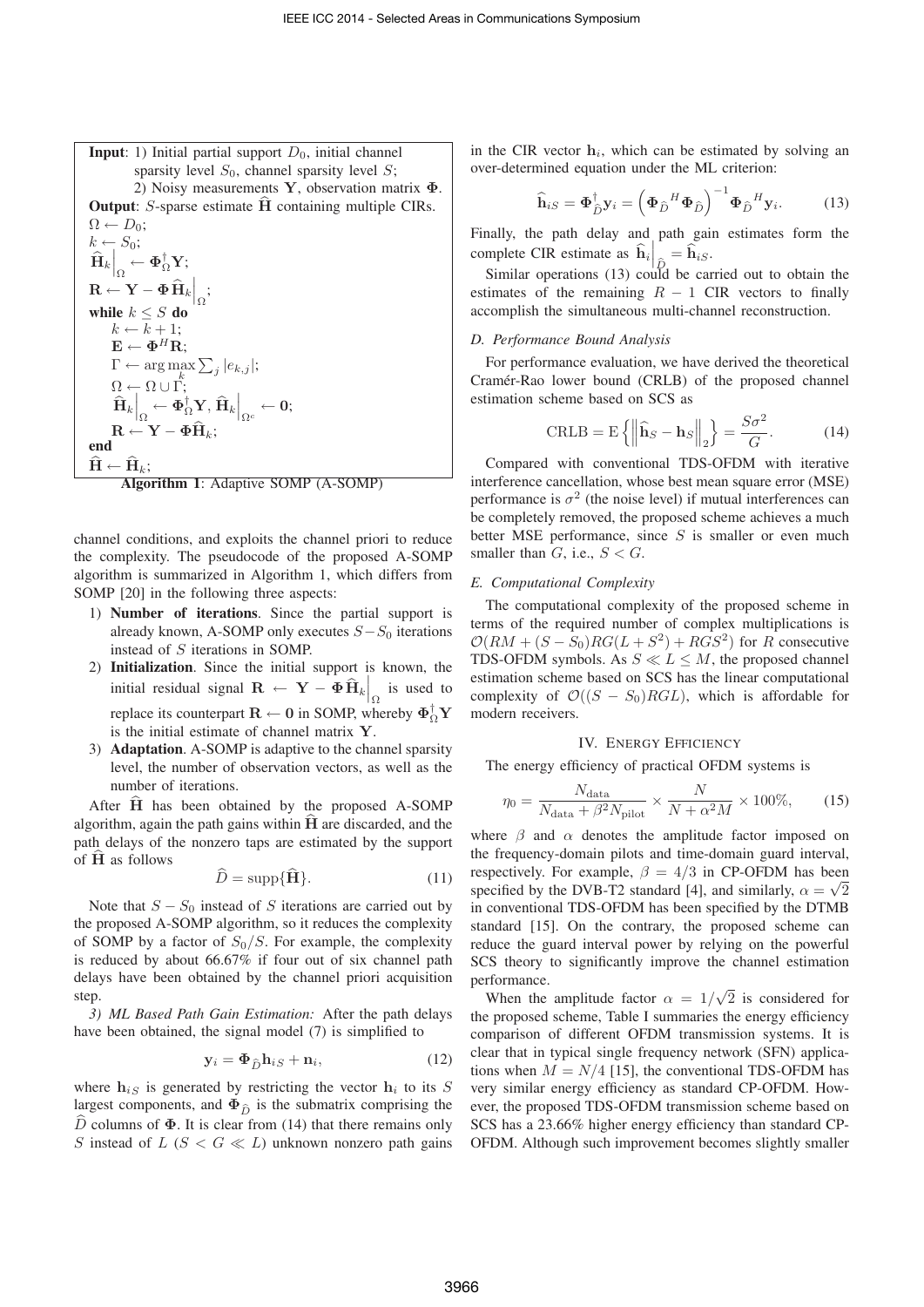|            | $CP-$<br>OFDM <sup>a</sup> | TDS-<br>OFDM <sup>b</sup> | DPN-<br>OFDM <sup>c</sup> | Proposed<br>Scheme <sup>d</sup> |
|------------|----------------------------|---------------------------|---------------------------|---------------------------------|
| $M = N/4$  | 65.23%                     | 66.67%                    | 66.67%                    | 88.89%                          |
| $M = N/8$  | 72.48%                     | 80.00%                    | 80.00%                    | 94.12%                          |
| $M = N/16$ | 76.75%                     | 88.89%                    | 88.89%                    | 96.97%                          |

TABLE I ENERGY EFFICIENCY COMPARISON.

<sup>a</sup> We consider the typical example that the pilot occupation ratio in CP-OFDM is about 11.29%, which is specified by the 4K mode of the DVB-T2 standard [4].

- <sup>b</sup> The amplitude factor of the PN sequence is  $\alpha = \sqrt{2}$  as specified by DTMB standard [15].<br><sup>c</sup> The amplitude factor of the PN sequence is  $\alpha = 1$  according to [14].
- <sup>c</sup> The amplitude factor of the PN sequence is  $\alpha = 1$  according to [14]. d<sup>d</sup> The amplitude factor of the PN sequence is  $\alpha = 1/\sqrt{2}$  as an typical example.

when the guard interval length is decreased, more than 20% higher energy efficiency<sup>1</sup> can be still achieved when  $M = N/8$ or  $M = N/16$ .

#### V. SIMULATION RESULTS AND DISCUSSION

Simulations are carried out to investigate the performance of the proposed reliable and energy-efficient TDS-OFDM transmission scheme based on SCS. The simulation setup is configured according to typical wireless broadcasting systems [8]. The signal bandwidth is 7.56 MHz located at the central radio frequency of 770 MHz. The FFT size  $N = 4096$ and the guard interval length  $M = 256$  are adopted. The modulation scheme uses 64QAM and 256QAM, and a lowdensity parity-check (LDPC) code with block length 64,8000 bits and code rate 0.6 as specified in [4] is considered. The sixtap Vehicular B channel model [4] with the maximum delay spread of 20 *μs* is adopted.

Fig. 4 shows the MSE performance comparison between the proposed channel estimation based on SCS and its counterparts in conventional TDS-OFDM, DPN-OFDM, and CP-OFDM systems in Vehicular B channel. To ensure the channel estimation performance when the SNR is low, the last  $G = 30$  samples of the IBI-free region are selected for the joint CIR reconstruction. It is clear that the proposed scheme outperforms the conventional systems by more than 5 dB when the target MSE of  $10^{-2}$  is considered. Moreover, the actual MSE performance approaches the theoretical CRLB (14) when the SNR becomes high. The accurate channel estimation is mainly contributed by the fact that the channel properties including channel sparsity and inter-channel correlation are fully exploited by the proposed scheme.

Fig. 5 shows the BER performance comparison in fast timevarying channels when 64QAM modulation and the LDPC code rate of 0.6 are configured, which is the primary working mode of DTMB to provide high-definition TV (HDTV) services with a data rate of 24.4 Mbps [8]. It is known that reliable HDTV delivery can be achieved over static or lowspeed channels, but it is highly expected that HDTV can



Fig. 4. Channel estimation performance comparison in the Vehicular B multipath channel with large delay spread.



Fig. 5. BER performance comparison when HDTV is delivered in fast fading Vehicular B channel with the velocity of 120 km/h.

also be delivered in high-speed vehicles. From Fig. 5, we can observe that the conventional TDS-OFDM scheme cannot support HDTV delivery in fast fading channels, whereby the inaccurate channel estimation as shown in Fig. 4 cannot be used for reliable mutual interference cancellation and data demodulation. However, the proposed scheme can achieve reliable HDTV delivery with a BER performance only 0.5 dB away from the ideal CSI case. We can also find that the proposed scheme outperforms DPN-OFDM and CP-OFDM by a SNR gain of 1.4 dB and 0.8 dB at a BER of  $1 \times 10^{-4}$ . respectively.

Finally, the impact of guard interval power on the system

<sup>&</sup>lt;sup>1</sup>The energy efficiency can be further improved by decreasing the guard interval power a little more, but a compromise should be made between improved energy efficiency and decreased accuracy of channel estimation.